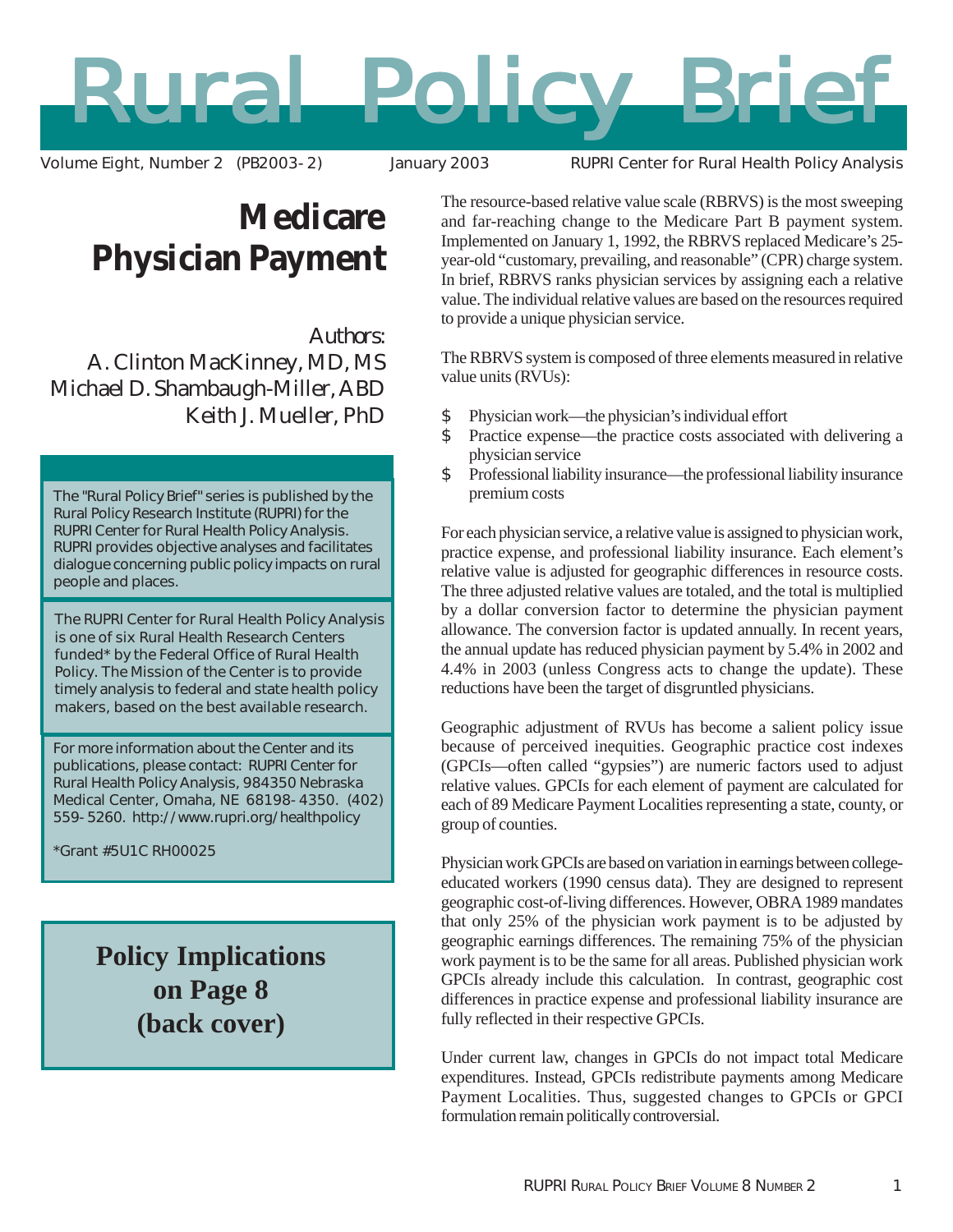

 $\sim$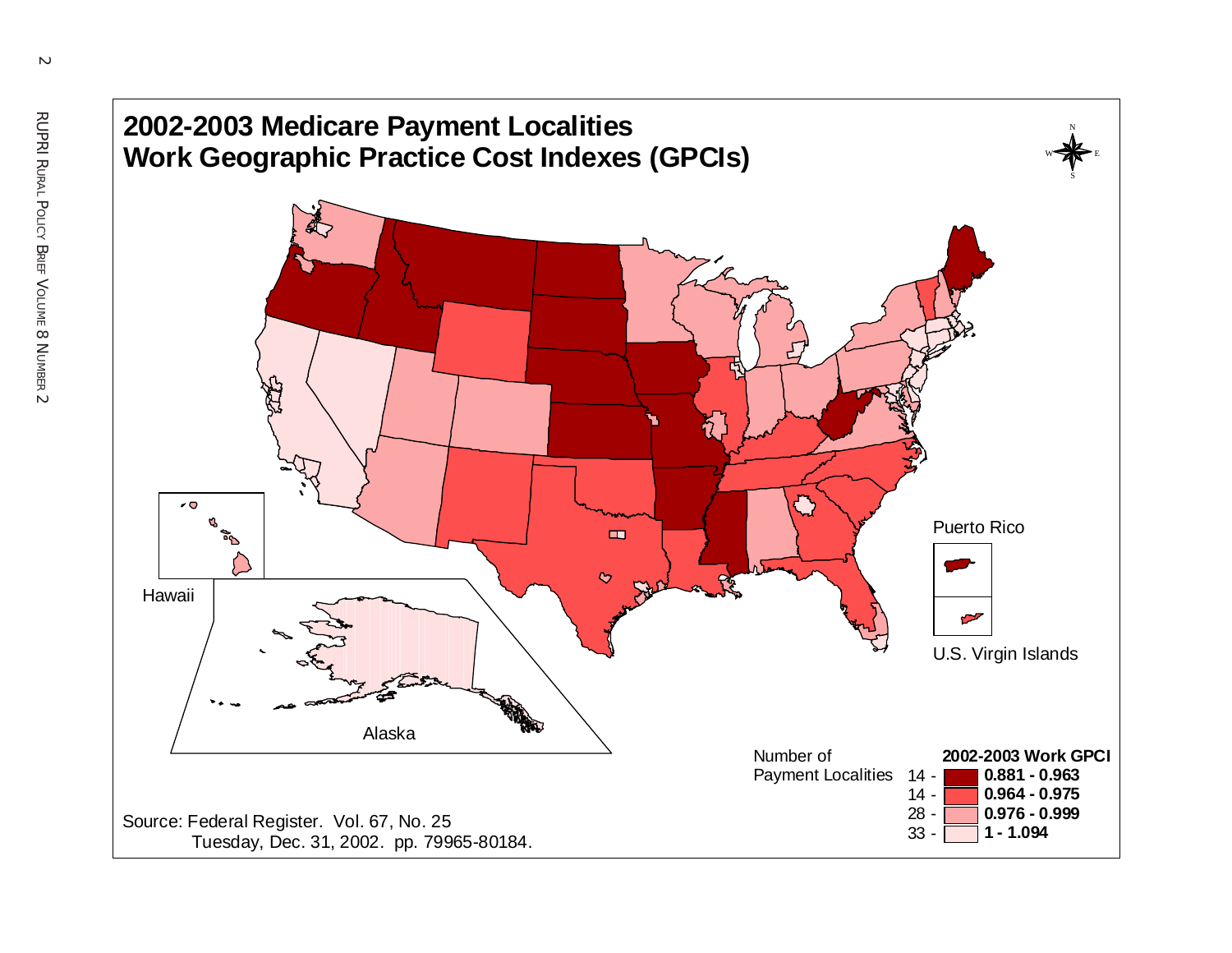|  |  |  | <b>2003 Medicare Payment Localities and GPCIs</b> |  |  |
|--|--|--|---------------------------------------------------|--|--|
|--|--|--|---------------------------------------------------|--|--|

| <b>LOCALITY NAME</b>         | Physician<br>Work | <b>Practice</b><br><b>Expense</b> | Profes-<br>sional<br>Liability<br>Insurance | <b>LOCALITY NAME</b>        | Physician<br>Work | <b>Practice</b><br><b>Expense</b> | Profes-<br>sional<br>Liability<br>Insurance |
|------------------------------|-------------------|-----------------------------------|---------------------------------------------|-----------------------------|-------------------|-----------------------------------|---------------------------------------------|
| National                     | 1.000             | 1.000                             | 1.000                                       | METRO KANSAS CITY, MO       | 0.988             | 0.967                             | 0.846                                       |
| <b>ALABAMA</b>               | 0.978             | 0.870                             | 0.807                                       | METRO ST. LOUIS, MO         | 0.994             | 0.938                             | 0.846                                       |
| <b>ALASKA</b>                | 1.064             | 1.172                             | 1.223                                       | <b>REST OF MISSOURI*</b>    | 0.946             | 0.825                             | 0.793                                       |
| <b>ARIZONA</b>               | 0.994             | 0.978                             | 1.111                                       | <b>MONTANA</b>              | 0.950             | 0.876                             | 0.727                                       |
| <b>ARKANSAS</b>              | 0.953             | 0.847                             | 0.340                                       | <b>NEBRASKA</b>             | 0.948             | 0.877                             | 0.430                                       |
| ANAHEIM/SANTA ANA, CA        | 1.037             | 1.184                             | 0.955                                       | <b>NEVADA</b>               | 1.005             | 1.039                             | 1.209                                       |
| LOS ANGELES, CA              | 1.056             | 1.139                             | 0.955                                       | <b>NEW HAMPSHIRE</b>        | 0.986             | 1.030                             | 0.825                                       |
| MARIN/NAPA/SOLANO, CA        | 1.015             | 1.248                             | 0.687                                       | <b>NORTHERN NJ</b>          | 1.058             | 1.193                             | 0.860                                       |
| OAKLAND/BERKELEY, CA         | 1.041             | 1.235                             | 0.687                                       | REST OF NEW JERSEY          | 1.029             | 1.110                             | 0.860                                       |
| SAN FRANCISCO, CA            | 1.068             | 1.458                             | 0.687                                       | <b>NEW MEXICO</b>           | 0.973             | 0.900                             | 0.902                                       |
| SAN MATEO, CA                | 1.048             | 1.432                             | 0.687                                       | MANHATTAN, NY               | 1.094             | 1.351                             | 1.668                                       |
| SANTA CLARA, CA              | 1.063             | 1.380                             | 0.639                                       | NYC SUBURBS/LONG I., NY     | 1.068             | 1.251                             | 1.952                                       |
| VENTURA, CA                  | 1.028             | 1.125                             | 0.783                                       | POUGHKPSIE/N NYC SUB., NY   | 1.011             | 1.075                             | 1.275                                       |
| <b>REST OF CALIFORNIA*</b>   | 1.007             | 1.034                             | 0.748                                       | QUEENS, NY                  | 1.058             | 1.228                             | 1.871                                       |
| <b>COLORADO</b>              | 0.985             | 0.992                             | 0.840                                       | <b>REST OF NEW YORK</b>     | 0.998             | 0.944                             | 0.764                                       |
| <b>CONNECTICUT</b>           | 1.050             | 1.156                             | 0.966                                       | <b>NORTH CAROLINA</b>       | 0.970             | 0.931                             | 0.595                                       |
| <b>DELAWARE</b>              | 1.019             | 1.035                             | 0.712                                       | <b>NORTH DAKOTA</b>         | 0.950             | 0.880                             | 0.657                                       |
| DC + MD/VA SUBURBS           | 1.050             | 1.166                             | 0.909                                       | OHIO                        | 0.988             | 0.944                             | 0.957                                       |
| FORT LAUDERDALE, FL          | 0.996             | 1.018                             | 1.877                                       | <b>OKLAHOMA</b>             | 0.968             | 0.876                             | 0.444                                       |
| MIAMI, FL                    | 1.015             | 1.052                             | 2.528                                       | PORTLAND, OR                | 0.996             | 1.049                             | 0.436                                       |
| <b>REST OF FLORIDA</b>       | 0.975             | 0.946                             | 1.265                                       | <b>REST OF OREGON</b>       | 0.961             | 0.933                             | 0.436                                       |
| ATLANTA, GA                  | 1.006             | 1.059                             | 0.935                                       | METRO PHILADELPHIA, PA      | 1.023             | 1.092                             | 1.413                                       |
| <b>REST OF GEORGIA</b>       | 0.970             | 0.892                             | 0.935                                       | <b>REST OF PENNSYLVANIA</b> | 0.989             | 0.929                             | 0.774                                       |
| <b>HAWAII/GUAM</b>           | 0.997             | 1.124                             | 0.834                                       | PUERTO RICO                 | 0.881             | 0.712                             | 0.275                                       |
| <b>IDAHO</b>                 | 0.960             | 0.881                             | 0.497                                       | RHODE ISLAND                | 1.017             | 1.065                             | 0.883                                       |
| CHICAGO, IL                  | 1.028             | 1.092                             | 1.797                                       | SOUTH CAROLINA              | 0.974             | 0.904                             | 0.279                                       |
| EAST ST. LOUIS, IL           | 0.988             | 0.924                             | 1.691                                       | <b>SOUTH DAKOTA</b>         | 0.935             | 0.878                             | 0.406                                       |
| SUBURBAN CHICAGO, IL         | 1.006             | 1.071                             | 1.645                                       | <b>TENNESSEE</b>            | 0.975             | 0.900                             | 0.592                                       |
| <b>REST OF ILLINOIS</b>      | 0.964             | 0.889                             | 1.157                                       | <b>AUSTIN, TX</b>           | 0.986             | 0.996                             | 0.859                                       |
| <b>INDIANA</b>               | 0.981             | 0.922                             | 0.481                                       | <b>BEAUMONT, TX</b>         | 0.992             | 0.890                             | 1.338                                       |
| <b>IOWA</b>                  | 0.959             | 0.876                             | 0.596                                       | <b>BRAZORIA, TX</b>         | 0.992             | 0.978                             | 1.338                                       |
| KANSAS*                      | 0.963             | 0.895                             | 0.756                                       | DALLAS, TX                  | 1.010             | 1.065                             | 0.931                                       |
| <b>KENTUCKY</b>              | 0.970             | 0.866                             | 0.877                                       | FORT WORTH, TX              | 0.987             | 0.981                             | 0.931                                       |
| NEW ORLEANS, LA              | 0.998             | 0.945                             | 1.283                                       | <b>GALVESTON, TX</b>        | 0.988             | 0.969                             | 1.338                                       |
| <b>REST OF LOUISIANA</b>     | 0.968             | 0.870                             | 1.073                                       | <b>HOUSTON, TX</b>          | 1.020             | 1.007                             | 1.336                                       |
| SOUTHERN MAINE               | 0.979             | 0.999                             | 0.666                                       | <b>REST OF TEXAS</b>        | 0.966             | 0.880                             | 0.956                                       |
| <b>REST OF MAINE</b>         | 0.961             | 0.910                             | 0.666                                       | <b>UTAH</b>                 | 0.976             | 0.941                             | 0.644                                       |
| BALTIMORE/SURR. CNTYS, MD    | 1.021             | 1.038                             | 0.916                                       | <b>VERMONT</b>              | 0.973             | 0.986                             | 0.539                                       |
| <b>REST OF MARYLAND</b>      | 0.984             | 0.972                             | 0.774                                       | <b>VIRGIN ISLANDS</b>       | 0.965             | 1.023                             | 1.002                                       |
| <b>METRO BOSTON</b>          | 1.041             | 1.239                             | 0.784                                       | <b>VIRGINIA</b>             | 0.984             | 0.938                             | 0.500                                       |
| <b>REST OF MASSACHUSETTS</b> | 1.010             | 1.129                             | 0.784                                       | SEATTLE (KING CNTY), WA     | 1.005             | 1.100                             | 0.788                                       |
| DETROIT, MI                  | 1.043             | 1.038                             | 2.738                                       | <b>REST OF WASHINGTON</b>   | 0.981             | 0.972                             | 0.788                                       |
| <b>REST OF MICHIGAN</b>      | 0.997             | 0.938                             | 1.571                                       | <b>WEST VIRGINIA</b>        | 0.963             | 0.850                             | 1.378                                       |
| <b>MINNESOTA</b>             | 0.990             | 0.974                             | 0.452                                       | <b>WISCONSIN</b>            | 0.981             | 0.929                             | 0.939                                       |
| <b>MISSISSIPPI</b>           | 0.957             | 0.837                             | 0.779                                       | <b>WYOMING</b>              | 0.967             | 0.895                             | 1.005                                       |

\*Payment locality is serviced by two carriers.

Note: Work GPCI is the 25% work GPCI required by Section 1848(e)(1)(A)(iii) of the Social Security Act. GPCIs rescaled by the following factors for budget neutrality: Work =  $0.99699$ ; Practice Expense =  $0.99235$ ; Malpractice Expense = 1.00215.

Adapted from: *Federal Register*, Vol. 67, No. 25, Tuesday, December 31, 2002, pp. 79965-80184.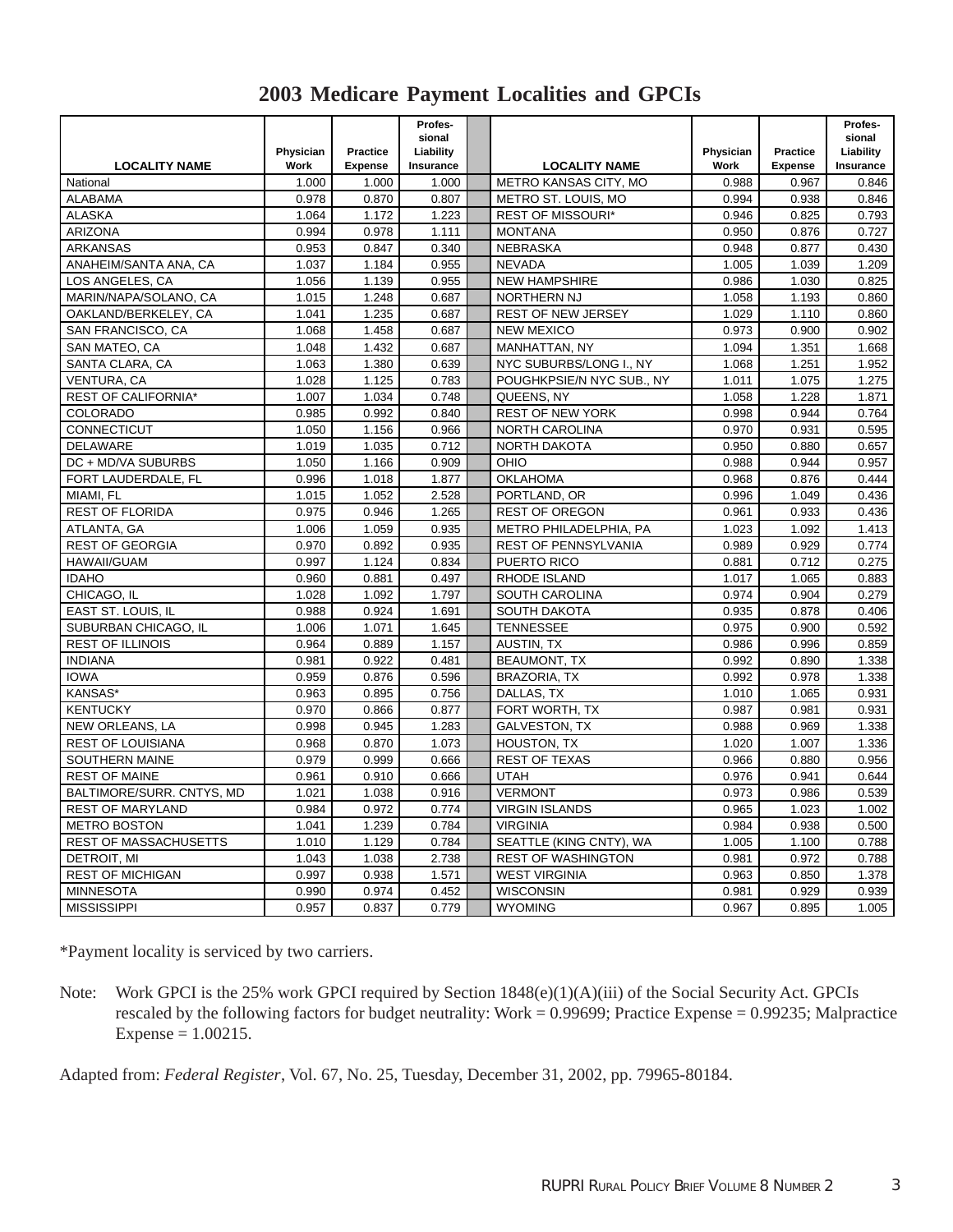### **Medicare Physician Payment Lexicon**

**Conversion Factor (CF) –** The national dollar amount that is multiplied by the Total RVU to determine the Medicare Allowed Amount for a particular physician service. The Conversion Factor is updated yearly.

**Current Procedural Terminology (CPT) –** The American Medical Association coding system that assigns a specific alphanumeric code to approximately 8,000 unique physician services.

**Geographic Practice Cost Index (GPCI) – The values used to** adjust RVUs applied to physician work, practice expense, and professional liability insurance. GPCIs are assigned to each Medicare Payment Locality to account for geographic variation in resource costs.

**HPSA Bonus Payments –** A 10% bonus payment available for physician services delivered in a designated Health Professional Shortage Area (HPSA). Primary care HPSAs usually include rural or inner city areas. Medicare carriers make quarterly bonus payments.

**Medicare Allowed Amount –** The Medicare Fee Schedule amount for any service. Non-participating physicians who accept assignment are paid 95% of this amount. Non-participating physicians not accepting assignment are limited to charges set at 115% of the non-participating physician allowed amount. The Medicare program pays 80% of the participating or non-participating amount to physicians accepting assignment and 80% of the nonparticipating amount to the patient if the physician is not accepting assignment. Medicare patients are responsible for the balance of the payment.

**Participating Physicians** – A physician signs an agreement to accept assignment on all Medicare claims. Medicare sends its payment (80% of the allowed amount) directly to the physician. Non-participating physicians can accept assignment, but the Medicare amount is less and will be sent to the beneficiary, meaning the physician must collect all payment from the beneficiary.

**Medicare Carrier –** The insurance company that administers Medicare for a particular region.

**Medicare Payment Localities –** The geographic region (state, county, or group of counties) used to determine GPCIs (physician work, practice expense, and professional liability insurance). There are 89 Medicare Payment Localities.

**Physician Work (W) RVU** – A measure of physician work associated with a particular physician service. Physician work includes time required to perform the service, technical skill and physical effort, mental effort and judgment, and psychological stress.

**Practice Expense (PE) RVU** – A measure of practice costs associated with a particular service.

**Professional Liability Insurance (PLI) RVU –** A measure of professional liability insurance costs associated with a particular service.

**Relative Value Unit (RVU) –** A unit of measure assigned to unique physician services that allows relative comparisons and ranking. RVUs are assigned to physician work, practice expense, and professional liability insurance.

**Relative Value Scale (RVS) Update Committee (RUC) –** The American Medical Association/Specialty Society committee that reviews and recommends RVUs for new and revised CPT codes. The RUC makes recommendations to Medicare for its consideration. A comprehensive review of the RBRVS system occurs every five years (Five-Year Review).

**Resource Based Relative Value Scale (RBRVS) –** The Medicare physician payment system based on the relative values of resources required to deliver a particular physician service. RBRVS includes relative values for each of the three elements of a physician service (physician work, practice expense, and professional liability insurance) and adjusts those relative values for geographic variation in resource costs.

**Sustainable Growth Rate (SGR) –** The national Medicare expenditure target system determined by changes in fees for physician services, Medicare fee-for-service enrollment, inflationadjusted per capita gross domestic product (GDP), and spending laws and regulations. Every percent that Medicare utilization growth exceeds the SGR results in a one percent Medicare physician payment decrease. The basis for annual updates has created challenges to Centers for Medicare and Medicaid staff who must estimate elements of the SGR, such as growth in GDP and changes in medical services. SGR calculations triggered conversion factor reductions in 2002 and 2003.

**Total Relative Value Units (Total RVUs) –** The sum of physician work RVUs, practice expense RVUs, and professional liability insurance RVUs. Total RVUs that have been adjusted for geographic variation (via GPCIs) are called adjusted total relative value units.

2003 Allowed Medicare Payment Intermediate Office Visit — CPT Code 99213

| Manhattan, New York    | \$59.36 |
|------------------------|---------|
| Aberdeen, South Dakota | \$43.07 |

Physician payment for an Intermediate Office Visit is **38%** higher in Manhattan, New York than in Aberdeen, South Dakota.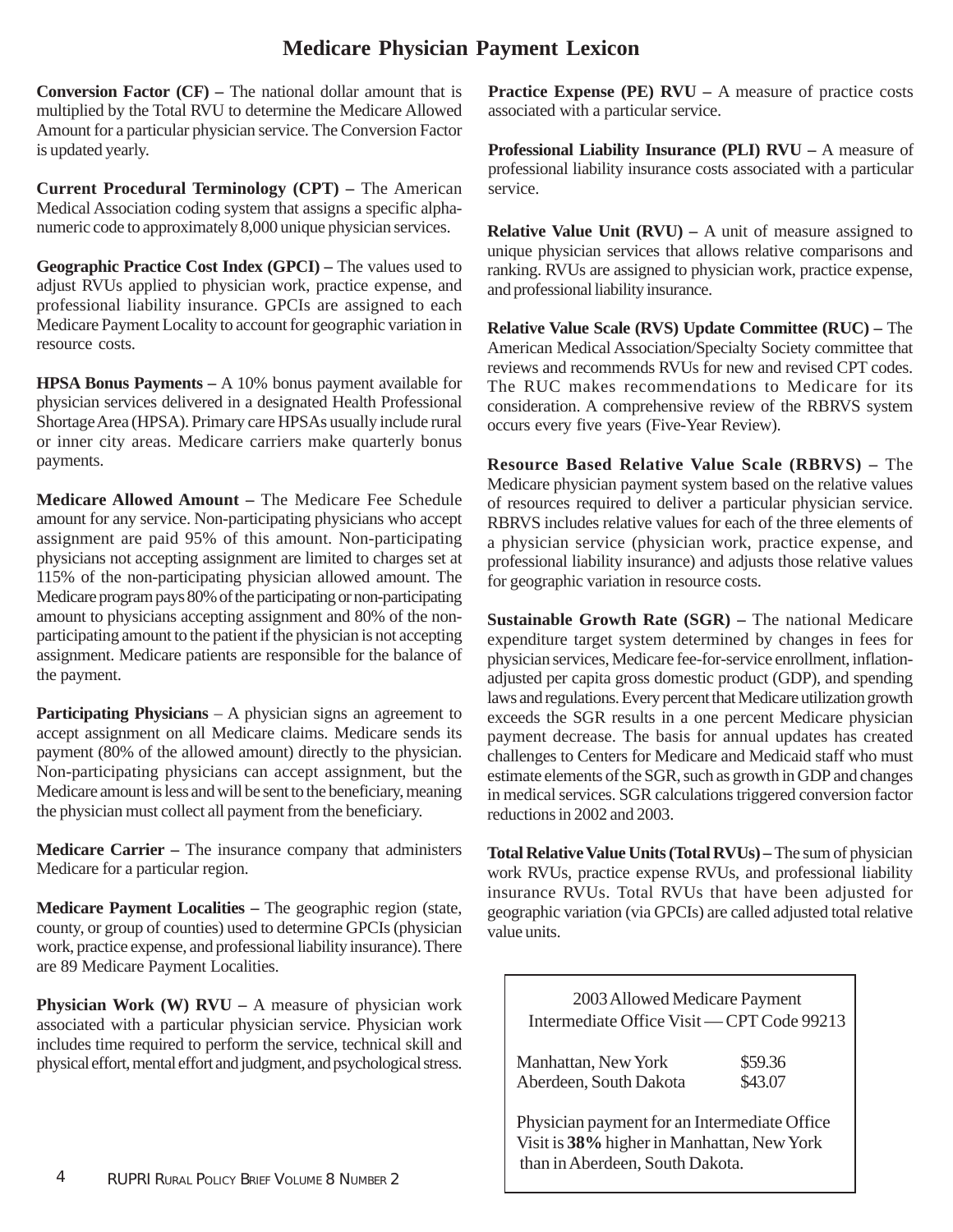#### **2003 Medicare Physician Payment Calculation**

Approximately 8,000 CPT codes describe unique services **Examples** performed by physicians and other health care professionals. A Medicare Allowed Amount is calculated for a significant majority of the CPT codes. For each code, three unique RVU values represent physician work ( $\text{RVU}_{\text{w}}$ ), practice expense ( $\text{RVU}_{\text{PE}}$ ) and professional liability insurance  $(RVU_{PI})$ . For each Medicare Payment Locality, three GPCIs are linked to W, PE, and PLI. To begin the calculation, the  $\text{RVU}_{\text{w}}$ ,  $\text{RVU}_{\text{PE}}$ , and  $\text{RVU}_{\text{PL}}$  values for a particular CPT code are multiplied by the appropriate GPCI. The three products are then summed to determine the Adjusted Total RVU. The Adjusted Total RVU is multiplied by the CF to determine the Medicare Allowed Amount. The Medicare payment to the physician is typically 80% of the Medicare Allowed Amount to reflect the usual 20% co-payment mandated by Medicare Part B.

#### **Payment Calculation Formula**

Adjusted Total  $RVUs =$ 

 $RVU_w$  x  $GPCI_w$  $+$  RVU<sub>PE</sub> x GPCI<sub>PE</sub>  $+$  RVU<sub>PLI</sub> x GPCI<sub>PLI</sub>

Medicare Allowed Amount = Adjusted Total RVUs x CF

Typical Payment  $=$ Medicare Allowed Amount x 80%

#### **Example Assumptions**

- \$ Intermediate Physician Office Visit, Established Patient CPT Code 99213
- \$ The most frequently used office visit code
- \$ 2003 Medicare data

| $RVU_w$     | $=$      | 0.67      |
|-------------|----------|-----------|
| $RVU_{PE}$  | $=$      | 0.69      |
| $RVU_{PLI}$ | $=$      | 0.03      |
| CF.         | $\equiv$ | \$34.5920 |

Calculations based on Federal Register, Vol. 67, No. 25. Tuesday, December 31, 2002, pp. 79965-80184

RURAL – Ottumwa, Iowa (CPT Code 99213)  $GPCI_w = 0.959$ <br> $GPCI_w = 0.876$  $GPCI_{PE} = 0.876$ <br> $GPCI_{net} = 0.596$  $\text{GPCI}_{\text{PLI}}$  = Adjusted Total RVUs  $=$   $(.67)(.959) + (.69)(.876) + (.03)(.596)$  $=$  1.265 Medicare Allowed Amount  $= 1.265$  x \$34.5920  $=$  \$43.76 Typical Medicare Payment  $=$  \$43.76 x 0.80  $=$  \$35.01 Patient pays the 20% difference



#### **Example Notes**

- Los Angeles, California physician work is paid 10% more than Ottumwa, Iowa physician work (for all physician procedures and services)
- Los Angeles, California practice expenses are paid 20% more than Ottumwa, Iowa practice expenses (for Intermediate Office Visit, CPT Code 99213)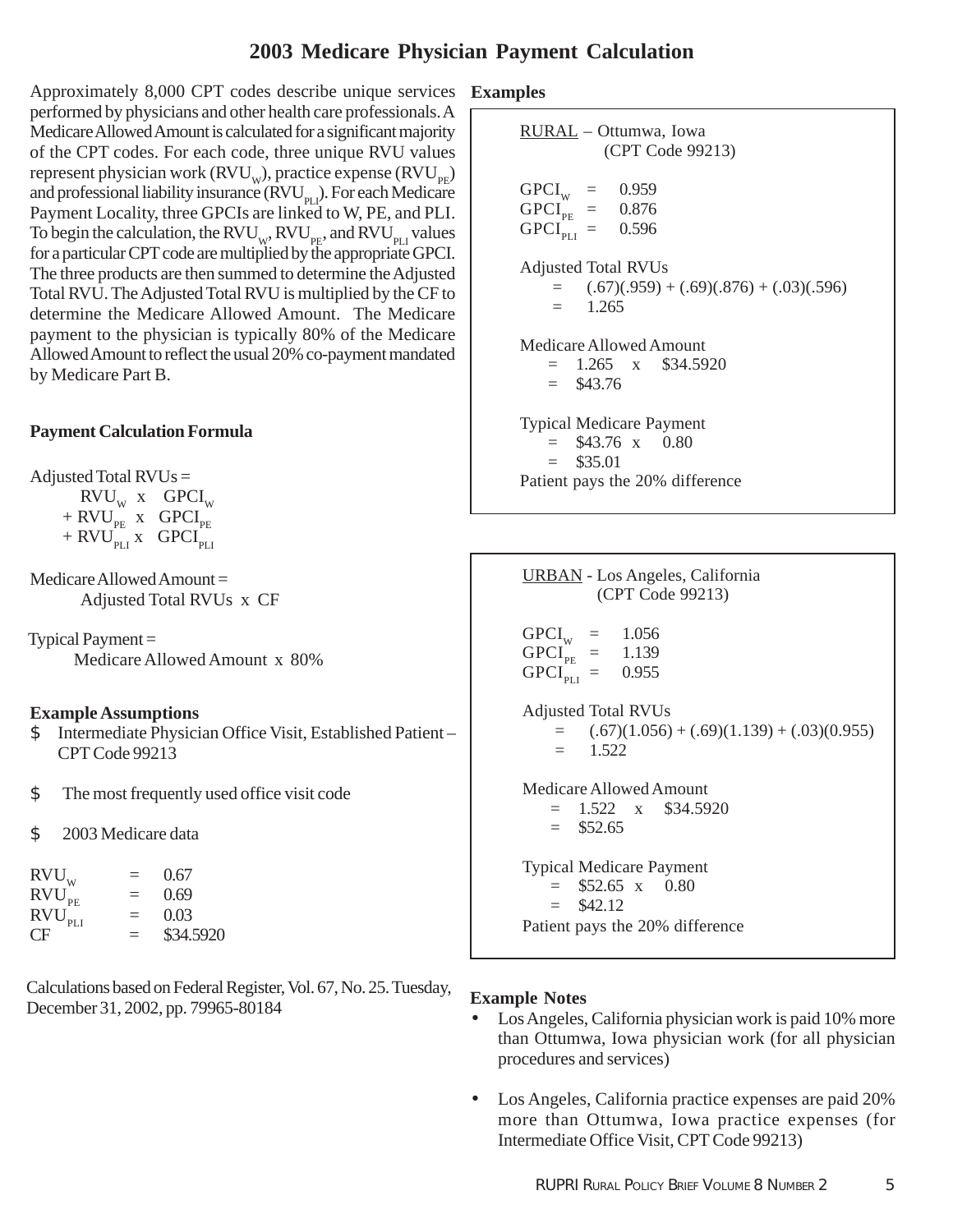







 $\sigma$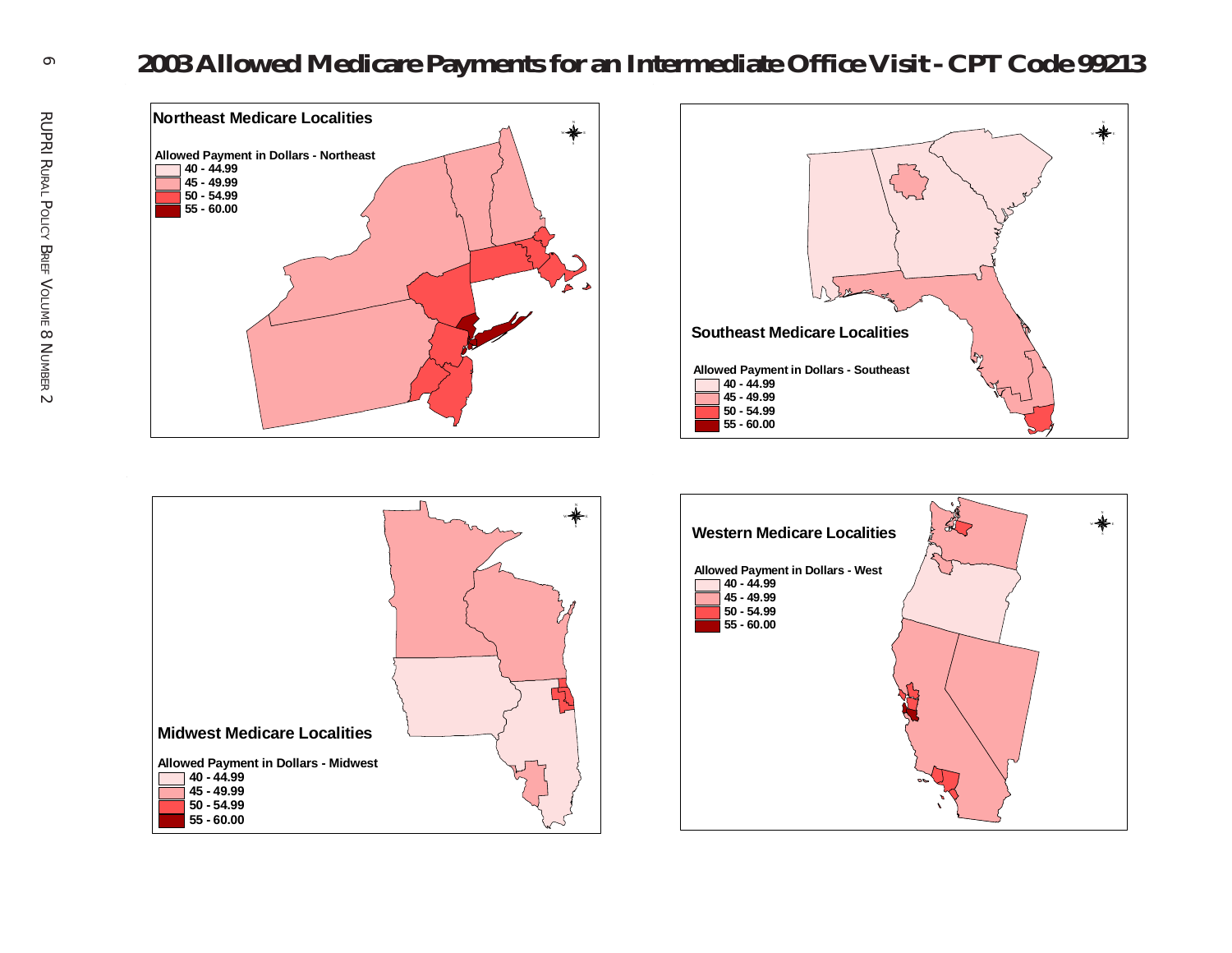#### **Rural Issues in Physician Payment**

#### **Physician Work GPCIs**

Rural physician advocates argue that work is equal to work, regardless of where the work is performed. For example, lifting a 50-pound rock in a rural area involves the same amount of effort as lifting a 50-pound rock in an urban area. Thus, payment for that effort should be the same. However, the counterargument maintains that the *purchasing power* of the payment should be the same. That is, if cost-of-living is 20% less in a rural area than in an urban area, then payment should be 20% less in the rural area. The current GPCI system that limits cost-of-living adjustment to 25% of the physician payment represents a compromise between these two arguments.

GPCI appropriateness depends on how accurately GPCIs reflect actual physician earnings variation and on the intent of Medicare payment policy. GPCIs are based on 1990 earnings of professionals with five or more years of post high school education, not current physician earnings. Furthermore, it is not at all clear that wages truly mirror costs-of–living. Rural physician employers and rural communities recruiting physicians have argued that they must pay salaries that are competitive in regional and national, not local, markets.

| 2003 Allowed Medicare Payment<br>Appendectomy - CPT Code 44950                                                     |                      |  |  |  |
|--------------------------------------------------------------------------------------------------------------------|----------------------|--|--|--|
| Boston, Massachusetts<br>Hanover, New Hampshire                                                                    | \$639.97<br>\$581.19 |  |  |  |
| Physician payment for an appendectomy is<br>10% higher in Boston, Massachusetts than in<br>Hanover, New Hampshire. |                      |  |  |  |

#### **Practice Expense and Professional Liability Insurance**

The geographic adjustor applied to the practice expense RVU is based on hourly earnings of medical and clerical occupations and residential rents. The adjustor applied to liability insurance cost is based on the average premium paid to a sample of insurers during the previous three years, representing, on average, 82% of the market in each state. Issues that continue to be debated about these adjustments involve the accuracy of data, the validity of the measure, and the currency of data given volatility in actual costs to physician practices.

#### **Physician Payment Parity**

Despite the reduction in geographic adjustment variation, the issue of physician payment parity remains. Physician payments continue to differ for different geographic locations. In general, GPCIs (and thus, reimbursements) are less in rural areas than in urban areas largely because rural cost-of-living is estimated to be lower. Though the percentage difference may seem small, the elderly represent a higher percent of the rural population.

Consequently, Medicare patients will represent a greater percentage of a rural physician's practice. Therefore, the differences in payment can represent many thousands of reimbursement dollars. Furthermore, commercial insurers often reimburse at rates directly related to Medicare's fee schedule. Thus, the impact of any Medicare payment disparity is potentially extended to non-Medicare payors as well. While the payment for a particular service may seem equitable, the total of all such payments in a given rural primary care practice (which depends heavily on Medicare payment) may not be sufficient to provide an income that attracts physicians to rural practice sites. That is the logic supporting bonus payments for providing services in designated HPSAs and cost-based payment for Rural Health Clinics and Federally Qualified Health Centers. Calculating GPCIs differently, especially the element of physician work, may be a more sensible approach to the problems of recruiting and retaining physicians in rural areas.

#### **Rural Health Insurance Premiums**

Reduced Medicare reimbursements indirectly impact employer health insurance premiums. In Medicare Payment Localities with low reimbursement, providers must shift costs from Medicare to commercial payors. Increased commercial insurance costs are most likely passed on to employers as premium hikes. For example, if Medicare represents 50% of a practice's business and underreimburses by 10%, then commercial insurers must pay an extra 10% to offset the Medicare payment deficit, if the total income for physicians is to be held harmless to the deficit created by Medicare payment.

#### **Physician Recruitment and Retention**

Recruitment and retention of rural physicians remains problematic. It seems that adjusting only 25% of the physician work payment to reflect cost-of-living differences has incompletely considered differences in cultural and environmental amenities. If the adjustment were to have worked as planned, recruitment and retention needs would be independent of geographic status. Physician recruitment is a regional, if not a national, process. Cost differentials of recruiting and retaining physicians are not reflected in the GPCIs.

#### **Health Care Access**

Most importantly, rural physician recruitment and retention issues impact Medicare beneficiaries' access to health care. If certain geographic areas are already disadvantaged by limited cultural and environmental amenities, then Medicare payment differences (in an area likely to have a greater percentage of Medicare patients) will further challenge physician recruitment and retention, exacerbating rural access concerns. Physicians may decide that seeing Medicare patients is not cost-effective. Consequently, physicians may stop accepting new Medicare patients or leave a practice entirely if Medicare patients predominate.